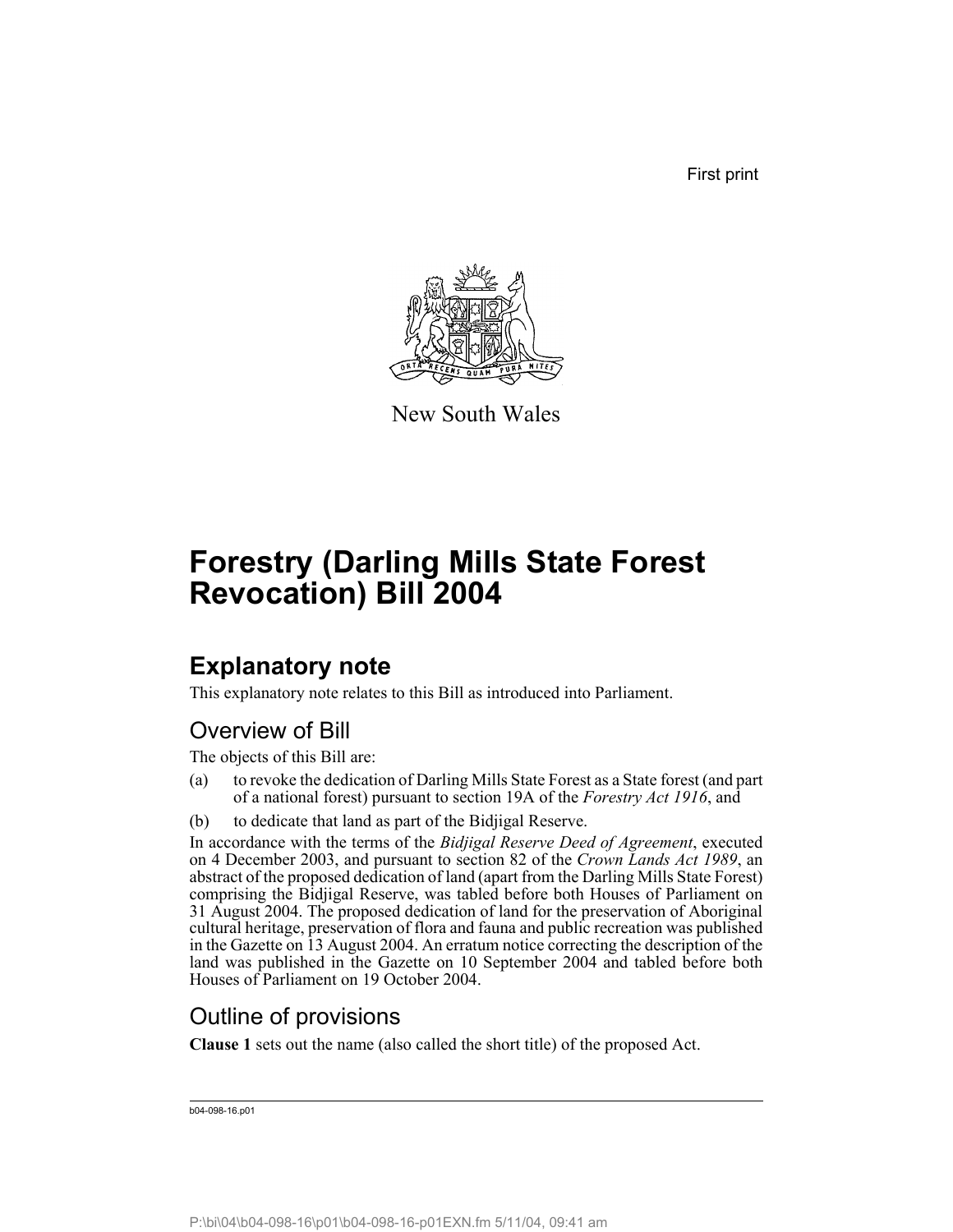Explanatory note

**Clause 2** provides for the commencement of the proposed Act on a day or days to be appointed by proclamation.

**Clause 3** defines a term used in the proposed Act.

**Clause 4** revokes the dedication as a State forest of Darling Mills State Forest (being part of a national forest).

**Clause 5** confirms that the land the subject of that revocation is vested in the Crown as Crown land.

**Clause 6** dedicates the land the subject of that revocation as part of the Bidjigal Reserve and validates the dedication of the other land comprising the Bidjigal Reserve.

**Clause 7** provides that any *existing interest*, such as any lease, licence or permit, will continue in force under the *Forestry Act 1916* until that interest is cancelled, suspended or expires.

**Clause 8** provides that the proposed Act binds the Crown.

**Clause 9** provides that the proposed Act applies despite the provisions of the *Forestry Act 1916* and the *Crown Lands Act 1989*.

**Clause 10** provides that a revocation effected by the proposed Act does not affect anything done or omitted before the commencement of the proposed section.

#### **Schedule 1 Addition to Bidjigal Reserve**

**Schedule 1** describes the land comprising the Darling Mills State Forest.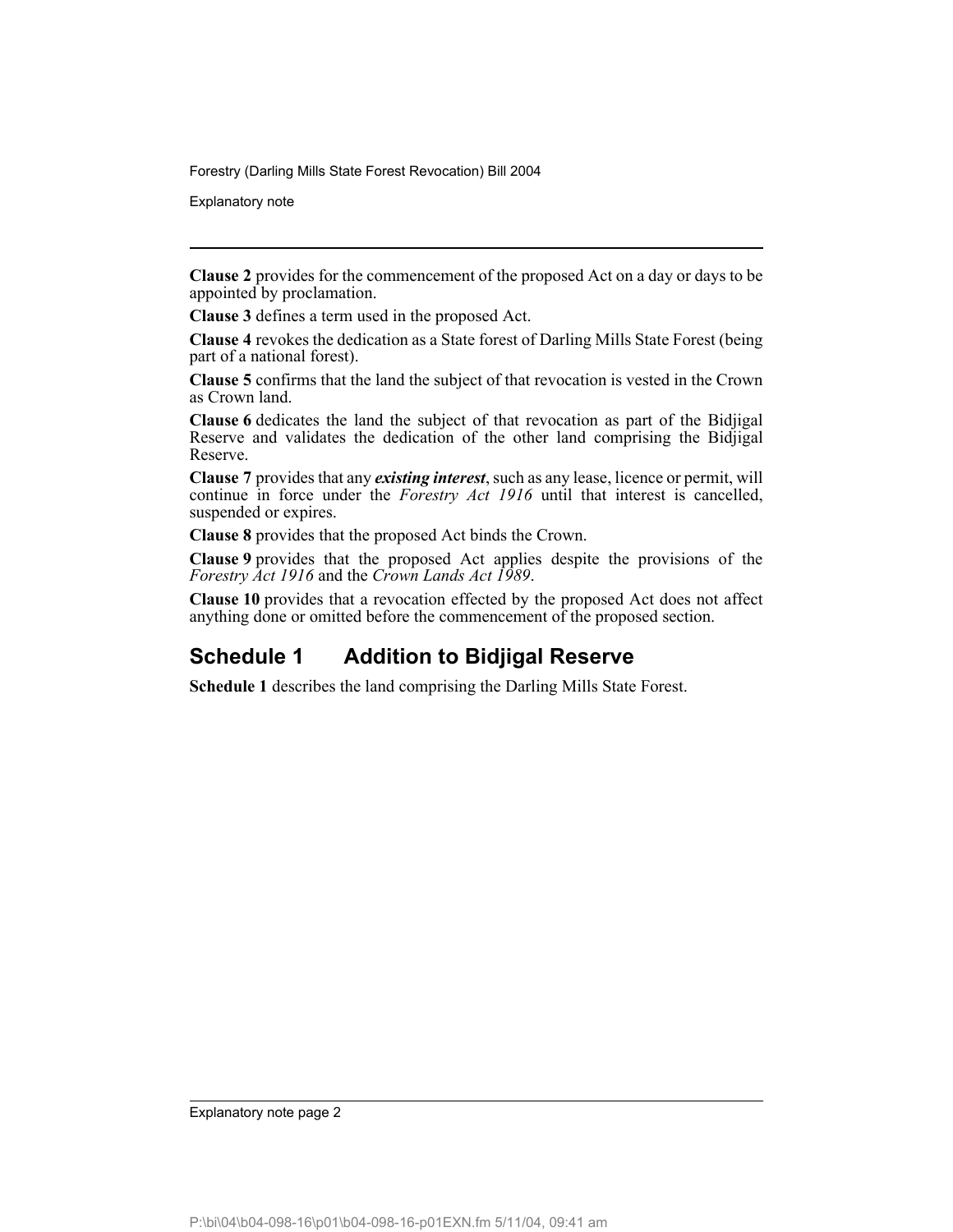First print



New South Wales

# **Forestry (Darling Mills State Forest Revocation) Bill 2004**

## **Contents**

|            |                                                                                | Page |
|------------|--------------------------------------------------------------------------------|------|
|            | Name of Act                                                                    | 2    |
| 2          | Commencement                                                                   | 2    |
| 3          | Definition                                                                     | 2    |
| 4          | Revocation of dedication as State forest of certain area of<br>national forest | 2    |
| 5          | Former State forest to be subject to Crown Lands Act 1989                      | 2    |
| 6          | Dedication of former State forest as part of Bidjigal Reserve                  | 2    |
|            | <b>Existing interests</b>                                                      | 3    |
| 8          | Act to bind Crown                                                              | 3    |
| 9          | Application of this Act                                                        | 3    |
| 10         | Saving                                                                         | 3    |
| Schedule 1 | Addition to Bidjigal Reserve                                                   | 4    |
|            |                                                                                |      |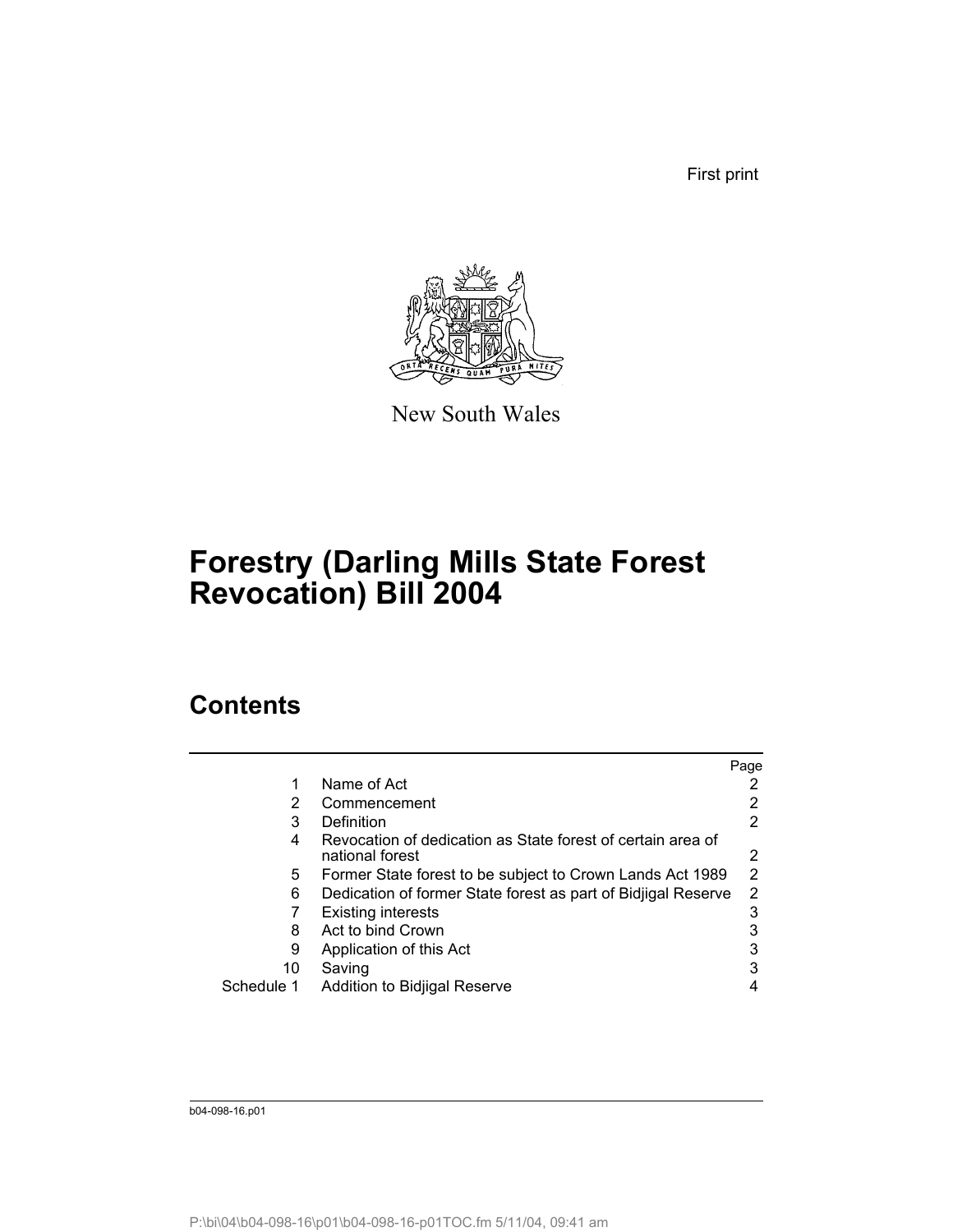**Contents** 

Page

Contents page 2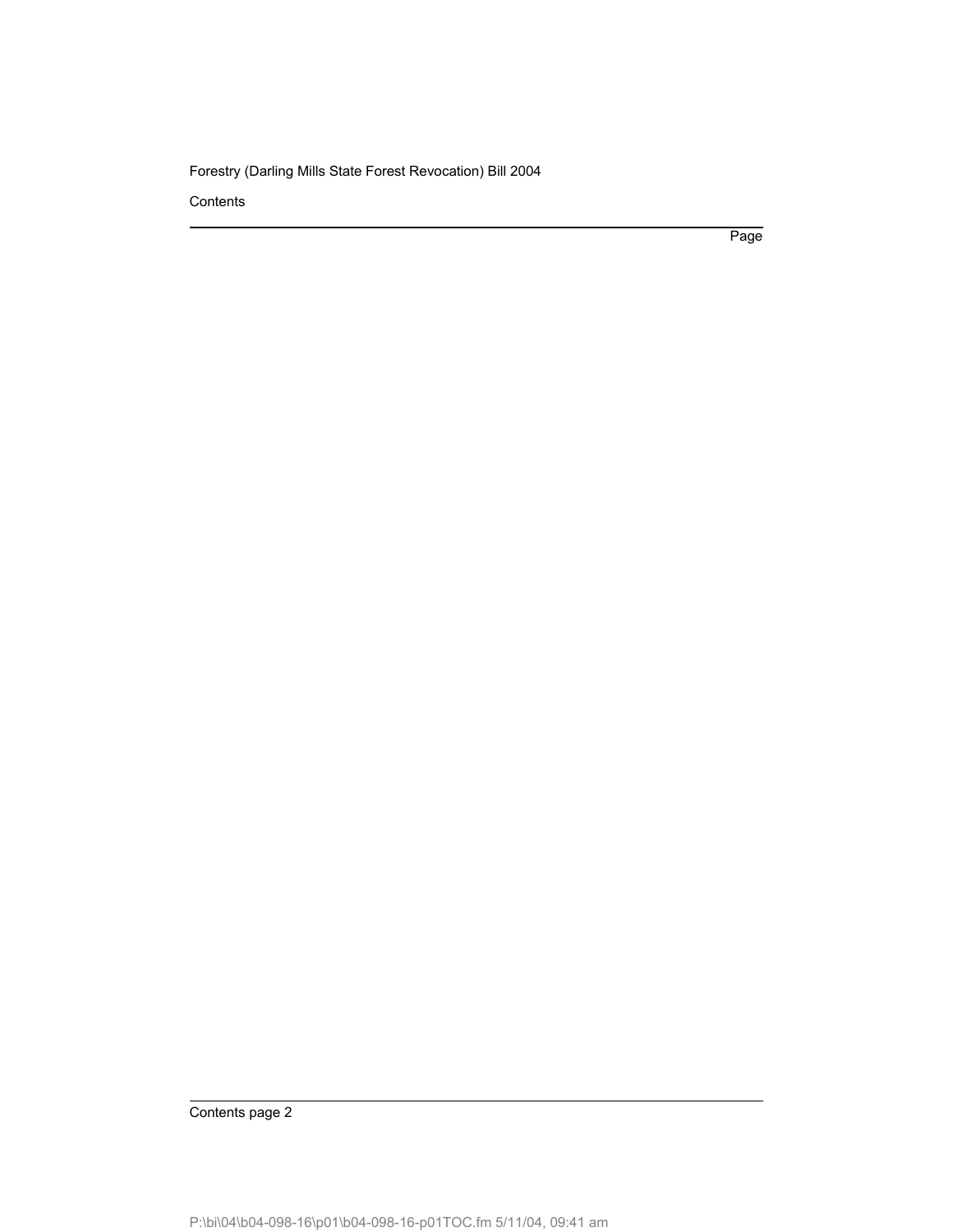

New South Wales

No , 2004

#### **A Bill for**

An Act to revoke the dedication of Darling Mills State Forest as a State forest (and part of a national forest) and to dedicate that land as part of the Bidjigal Reserve; and for other purposes.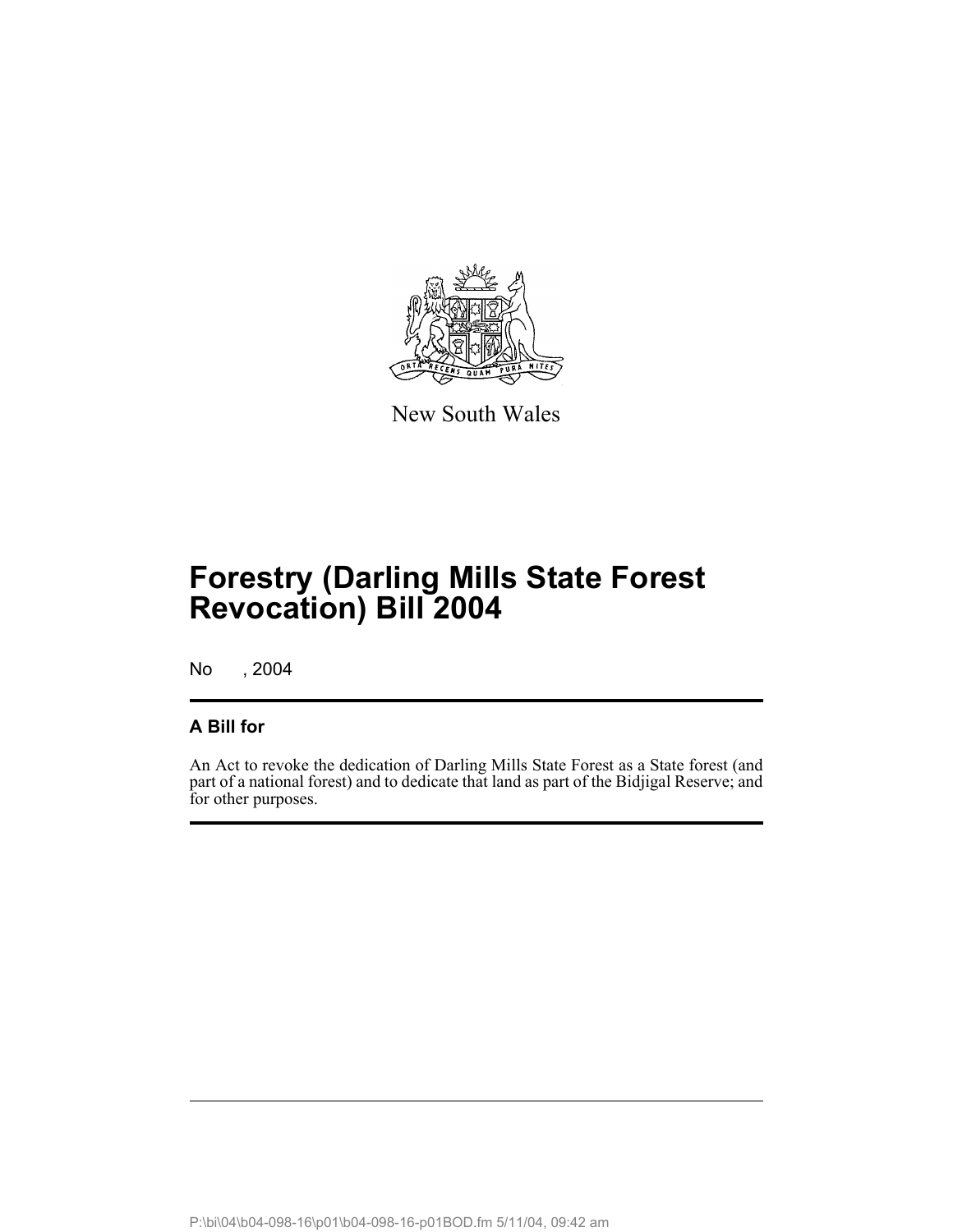<span id="page-5-4"></span><span id="page-5-3"></span><span id="page-5-2"></span><span id="page-5-1"></span><span id="page-5-0"></span>

|             |                   | The Legislature of New South Wales enacts:                                                                                                              |          |
|-------------|-------------------|---------------------------------------------------------------------------------------------------------------------------------------------------------|----------|
| 1           |                   | <b>Name of Act</b>                                                                                                                                      |          |
|             |                   | This Act is the Forestry (Darling Mills State Forest Revocation)<br>Act 2004.                                                                           |          |
| $\mathbf 2$ | Commencement      |                                                                                                                                                         |          |
|             |                   | This Act commences on a day or days to be appointed by proclamation.                                                                                    |          |
| 3           | <b>Definition</b> |                                                                                                                                                         |          |
|             |                   | In this Act:                                                                                                                                            |          |
|             |                   | <b>State forest</b> means land dedicated under the <i>Forestry Act 1916</i> (or under                                                                   |          |
|             |                   | the former <i>Forestry Act 1909</i> ) as a State forest, being a dedication that<br>is in force.                                                        | 10<br>11 |
| 4           |                   | Revocation of dedication as State forest of certain area of national forest                                                                             | 12       |
|             | (1)               | The dedication as a State forest of the land described in Schedule 1 is<br>revoked.                                                                     | 13<br>14 |
|             | (2)               | Any notification under section 19A of the Forestry Act 1916 that                                                                                        | 15       |
|             |                   | declared, as a national forest, the area of State forest whose dedication<br>is revoked by subsection (1), is also revoked by this Act, but only to the | 16<br>17 |
|             |                   | extent to which it relates to national forests or parts of national forests                                                                             | 18       |
|             |                   | situated within the land referred to in that subsection.                                                                                                | 19       |
| 5           |                   | Former State forest to be subject to Crown Lands Act 1989                                                                                               | 20       |
|             |                   | The land described in Schedule 1 is vested in the Crown as Crown land                                                                                   | 21       |
|             |                   | and is subject to the <i>Crown Lands Act 1989</i> , except as provided by                                                                               | 22<br>23 |
|             |                   | section 7.                                                                                                                                              |          |
| 6           |                   | Dedication of former State forest as part of Bidjigal Reserve                                                                                           | 24       |
|             | (1)               | The land described in Schedule 1 is dedicated under the Crown Lands                                                                                     | 25       |
|             |                   | Act 1989 as part of the Bidjigal Reserve, reserve number D1010489.                                                                                      | 26       |
|             | (2)               | The requirements of section 82 of the Crown Lands Act 1989 are taken                                                                                    | 27       |
|             |                   | to have been complied with in respect of all land that is part of the                                                                                   | 28<br>29 |
|             |                   | Bidjigal Reserve including the land described in the Erratum, published                                                                                 | 30       |
|             |                   | in Gazette No 143 of 10 September 2004 at page 7498, that corrects the<br>notice entitled Proposed Dedication of Crown Land for a Public                | 31       |
|             |                   | Purpose, published in Gazette No 134 of 13 August 2004 at page 6559.                                                                                    |          |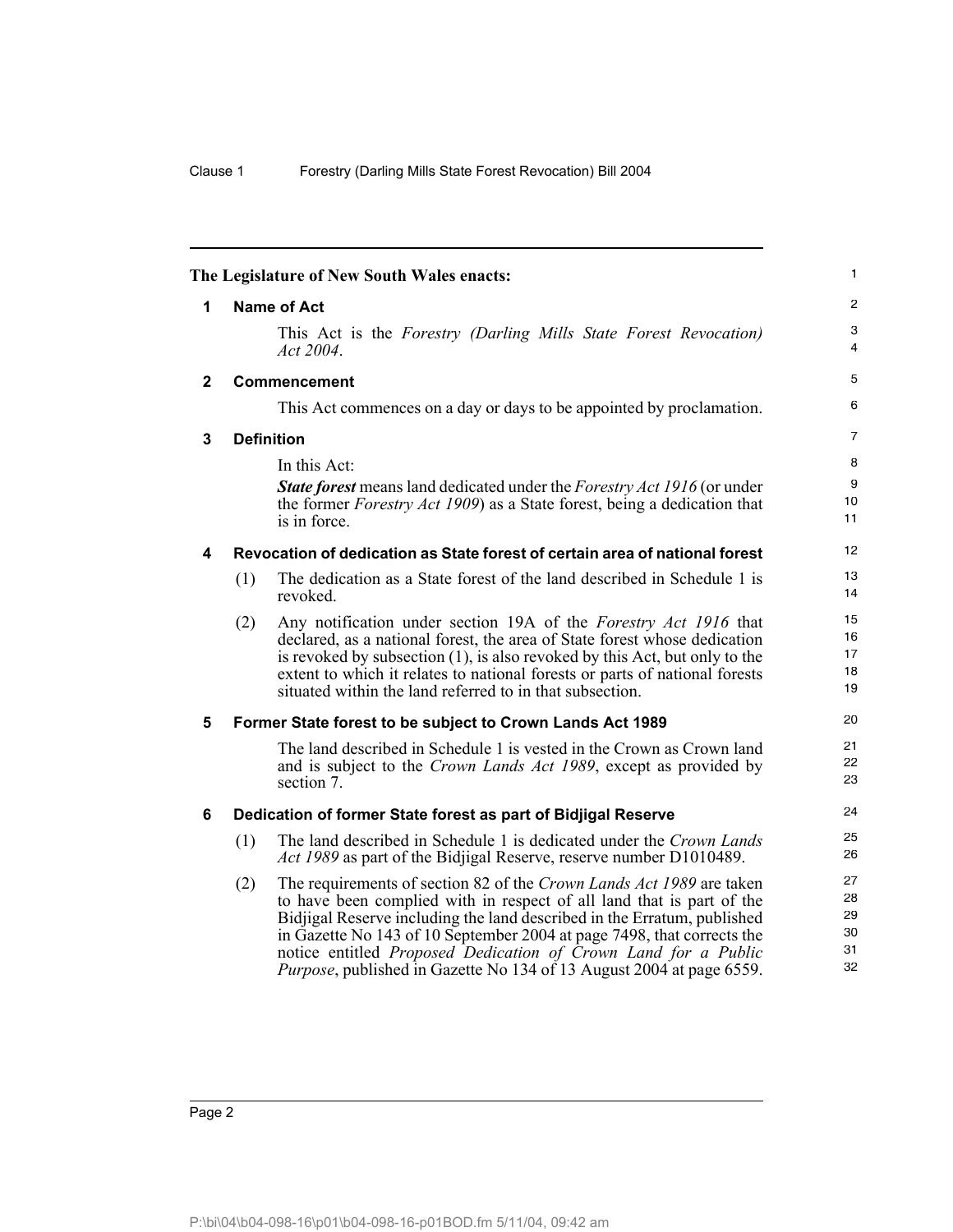| . Jause |  |
|---------|--|
|---------|--|

<span id="page-6-3"></span><span id="page-6-2"></span><span id="page-6-1"></span><span id="page-6-0"></span>

| $\overline{7}$ |               | <b>Existing interests</b>                                                                                                                                                                                                                                                                                            | $\mathbf{1}$                                        |
|----------------|---------------|----------------------------------------------------------------------------------------------------------------------------------------------------------------------------------------------------------------------------------------------------------------------------------------------------------------------|-----------------------------------------------------|
|                | (1)           | An existing interest continues in force under the <i>Forestry Act 1916</i> until<br>the existing interest is cancelled, surrendered or expires (whichever<br>occurs first) and the <i>Forestry Act 1916</i> continues to apply in respect of<br>the existing interest until it is cancelled, surrendered or expires. | $\overline{c}$<br>3<br>$\overline{\mathbf{4}}$<br>5 |
|                | (2)           | The administration of existing interests is vested in the Minister<br>administering the Crown Lands Act 1989.                                                                                                                                                                                                        | $\,6$<br>$\overline{7}$                             |
|                | (3)           | For the purposes of subsection $(2)$ , the Minister administering the<br><i>Crown Lands Act 1989</i> has the powers, functions, authorities and duties<br>of the Minister administering the <i>Forestry Act 1916</i> .                                                                                               | 8<br>9<br>10                                        |
|                | (4)           | In this section, <i>existing interest</i> means a lease, easement, licence,<br>permit, occupancy, authority or authorisation under the Forestry Act<br>1916:                                                                                                                                                         | 11<br>12<br>13                                      |
|                |               | affecting any of the land described in Schedule 1, and<br>(a)                                                                                                                                                                                                                                                        | 14                                                  |
|                |               | (b)<br>current and in force immediately before the commencement of<br>this section.                                                                                                                                                                                                                                  | 15<br>16                                            |
| 8              |               | <b>Act to bind Crown</b>                                                                                                                                                                                                                                                                                             | 17                                                  |
|                |               | This Act binds the Crown in right of New South Wales and, in so far as<br>the legislative power of the Parliament of New South Wales permits, the<br>Crown in all its other capacities.                                                                                                                              | 18<br>19<br>20                                      |
| 9              |               | <b>Application of this Act</b>                                                                                                                                                                                                                                                                                       | 21                                                  |
|                | (1)           | This Act has effect despite the provisions of the <i>Forestry Act 1916</i> and,<br>in particular, despite any different procedure for the revocation of State<br>forests or national forests under that Act.                                                                                                         | 22<br>23<br>24                                      |
|                | (2)           | This Act has effect despite the provisions of the Crown Lands Act 1989<br>and, in particular, despite any different procedure for dedicating land<br>under that Act.                                                                                                                                                 | 25<br>26<br>27                                      |
| 10             | <b>Saving</b> |                                                                                                                                                                                                                                                                                                                      |                                                     |
|                |               | A revocation effected by this Act does not affect anything done or<br>omitted to be done before the commencement of this section.                                                                                                                                                                                    | 29<br>30                                            |
|                |               |                                                                                                                                                                                                                                                                                                                      |                                                     |